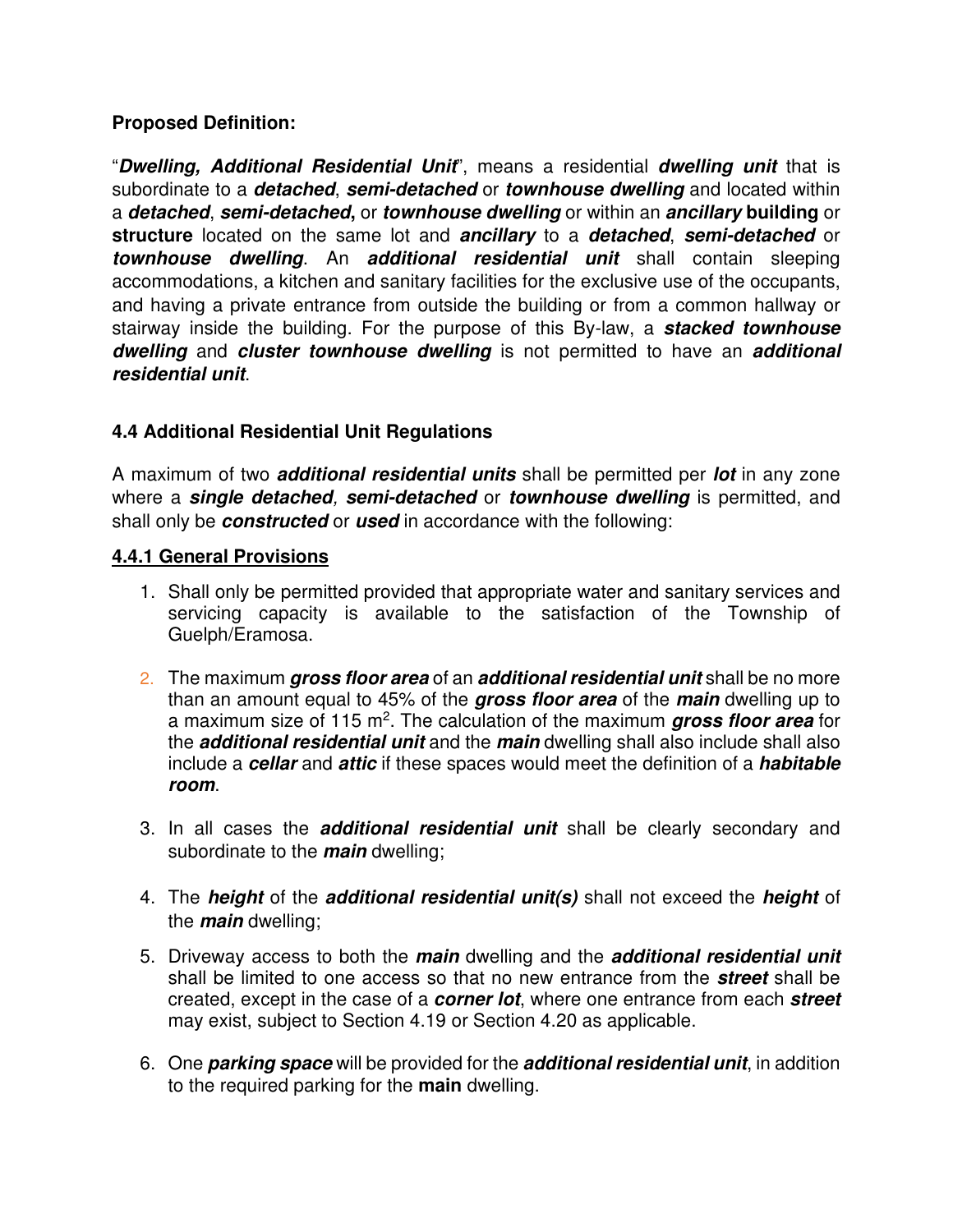- 7. Shall not be permitted within hazardous lands as identified by the applicable Conservation Authority;
- 8. Shall be required to conform to all Ontario Building Code and Ontario Fire Code regulations;
- 9. Shall be required to conform to Minimum Distance Requirements (4.24.1), where applicable; and

## **4.4.2. Attached Additional Residential Unit**

One **additional residential unit** is permitted within the **main** dwelling or attached to the **main detached dwelling**, subject to the provisions in Section 4.4.1 and the following:

- 1. In addition to Section 4.4.1.2, the following is applicable:
	- a. If the **additional residential unit** is located in a **basement**, the **additional residential unit** may occupy the whole of the **basement**.
	- b. Where an attached **garage** is converted to create an **additional residential unit** (in whole or in part), the attached **garage** will be included in calculation of the **gross floor area** of the **main** dwelling.

2. When exterior alterations to the **main** dwelling are proposed for an attached **additional residential unit**, the following applies:

- a. the siting of an **additional residential unit** shall be to the rear or side of the **main** dwelling, and
- b. shall comply with the **yard** and setback requirements of the Zone in which such **buildings** are situated.

## **4.4.3 Detached Additional Residential Unit**

One **additional residential unit** is permitted in an **ancillary building** or **structure**, subject to the provisions in Section 4.4.1. and the following:

- 1. Shall be located on the same **lot** as the **main** dwelling and the **additional residential unit** shall not be severed from the **main** dwelling;
- 2. The **ancillary building** or **structure** must be located within the **main building** cluster and shall not be located more than 60 m away from the **main** dwelling;
- 3. The **ancillary building** or **structure** is to be screened and/or buffered to the satisfaction of the Township of Guelph/Eramosa in order to minimize visual impacts;
- 4. A detached **additional residential unit** can occupy a part of or the entirety of an **ancillary building** or **structure**.